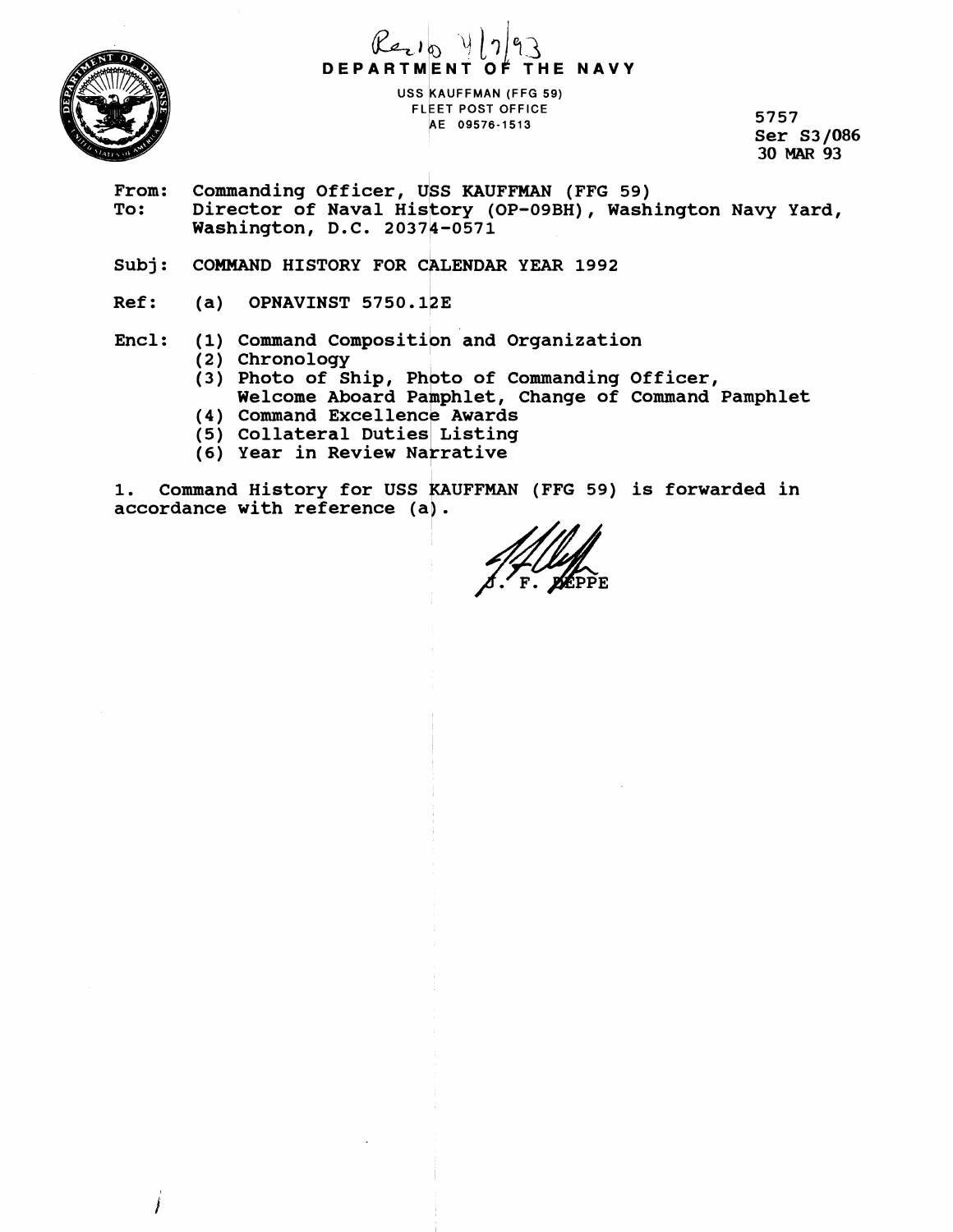#### **COMMAND COMPO\$ITION AND ORGANIZATION**

#### **MISSION:**

**The mission of the FFG-7 Class ship is to provide local area**  protection to underway replenishment groups, amphibious groups and other military shipping against subsurface, air and surface **threats, as well as anti-air warfare (AAW), anti-surface warfare**  (ASUW) and anti-submarine warfare (ASW) self defense. FFG-7 class ships can also contribute to Carrier Battle Group (CVBG) **operations and defense. The addition of the SQQ-89 system to Flight Four FFG-7 Class ships, like the KAUFFMAN, give them state of the art capability agains** I, **the subsurface threat.** 

#### **ORGANIZATIONAL STRUCTURE:**

| Immediate Senior Command: Commander, Naval Surface Group Four                                            |
|----------------------------------------------------------------------------------------------------------|
| Commanding Officer: Jan-Dec CDR James H. Chapman, Jr., USN<br>Dec CDR James F. Deppe, USN                |
| Home Port: Newport, Rhode Island                                                                         |
| Aircraft Assigned: HSL 46, Det One<br>(Cutlass 460, 465, 466, and 473)                                   |
| Executive Officer: Jan-Feb LCDR Gary G. Starr, USN<br>Feb-Dec LCDR Richard L. Page, USNR                 |
| Chief Engineer: Jan-Mar LT<br>, USN<br>Mar-May LT<br>, USN<br>, USN<br>May-Aug LT<br>Aug-Dec $LT$<br>USN |
| , USN<br>Combat Systems Officer: LT                                                                      |
| Operations Officer: LT<br>, USN                                                                          |
| <b>USNR</b><br>Support Officer: LT                                                                       |

**Encl (1)**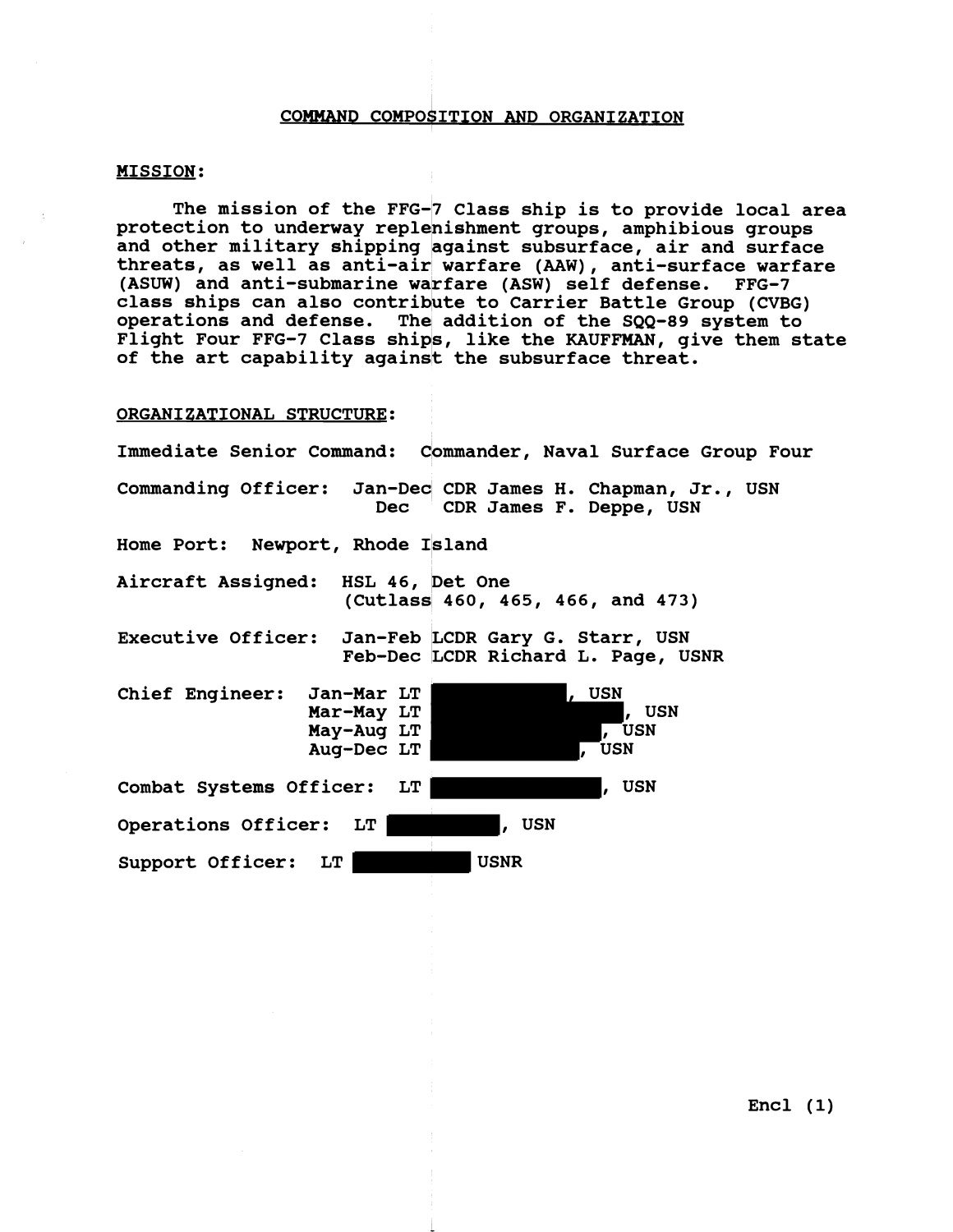## 1992 **COMMAND HISTORY USS KAUFFMAN (FFG 59)**

**01 JAN-05 JAN 03 JAN 06 JAN-21 FEB 09 JAN 20-21 JAN 30 JAN 05-08 FEB 15 FEB 18 FEB 21 FEB 21 FEB-03 MAY 25-27 FEB 3 OMAR-0 3APR 30 APR 04 MAY-28 MAY 19 MAY 22-26 MAY 28 MAY 28 MAY-06 JUN 07 JUN-13 JUN 13 JUN-07 JUL 22-26 JUN 08 JUL-15 JUL 08 JUL 09-15 JUL 15 JUL 15 JUL-25 JUL 26 JUL-29 JUL 2 6 JUL 27-29 JUL 29 JUL 29 JUL-02 AUG 02 AUG-23 OCT 03 AUG 06 AUG 04 SEP 15 SEP 02 OCT NEWPORT, RI EMBARK HSL-46 DET 1, CUTLASS 465 COUNTER-NARCOTIC OPERATIONS** - **CARIBBEAN SEA**  BSF NAVSTA GUANTANAMO BAY, CUBA EMBARK COAST GUARD LAW ENFORCEMENT DETACHMENT **BSF NAVSTA GUANTANAMO BAY, CUBA RESCUE OF MERCHANT VESSEL RAMSLI'S CREW PVST ST. GEORGES, GRENADA BSF NAVSTA GUANTANAMO BAY, CUBA DEBARK COAST GUARD LAW ENFORCEMENT DETACHMENT**  BSF MAYPORT, FL, HSL-46 DET 1, CUTLASSS 465 **ARRIVE NFPORT, RI NEWPORT, IRI OPPE INSURV EMBARK HSL-46 DET 1, CUTLASS 473 OCEAN VENTURE 1992 - CHERRY POINT OP AREA BSF NORFQLK, VA**  DEBARK HSL-46 DET 1, CUTLASS 473 **PVST BERMUDA ARRIVE NEWPORT, RI NEWPORT, RI UNDERWAY1 FOR CORTRAMID 92 NEWPORT, RI**  INTEGRATED SUPPORT ASSESSMENT **SAIL BOgTON CELEBRATION** - **CHARLESTOWN, MA UNDERWAY FOR CHARLESTOWN, MA CHARLES~OWN** , **MA ARRIVE NEWPORT, RI NEWPORT) RI**  WEAPONS OFF-LOAD **DEPENDENTS DAY CRUISE EARLE, NJ WEAPONS OFF-LOAD ARRIVE INEWPORT, RI NEWPOR?, RI DSRA B\$TH IRON WORKS, PORTLAND, MAINE ARRIVE PORTLAND, MAINE ENTER DRYDOCK DEPART, DRYDOCK COMMODORE DONNELLY PRESENTED BATTLE "E" AWARD EXETIREMENT CEREMONY**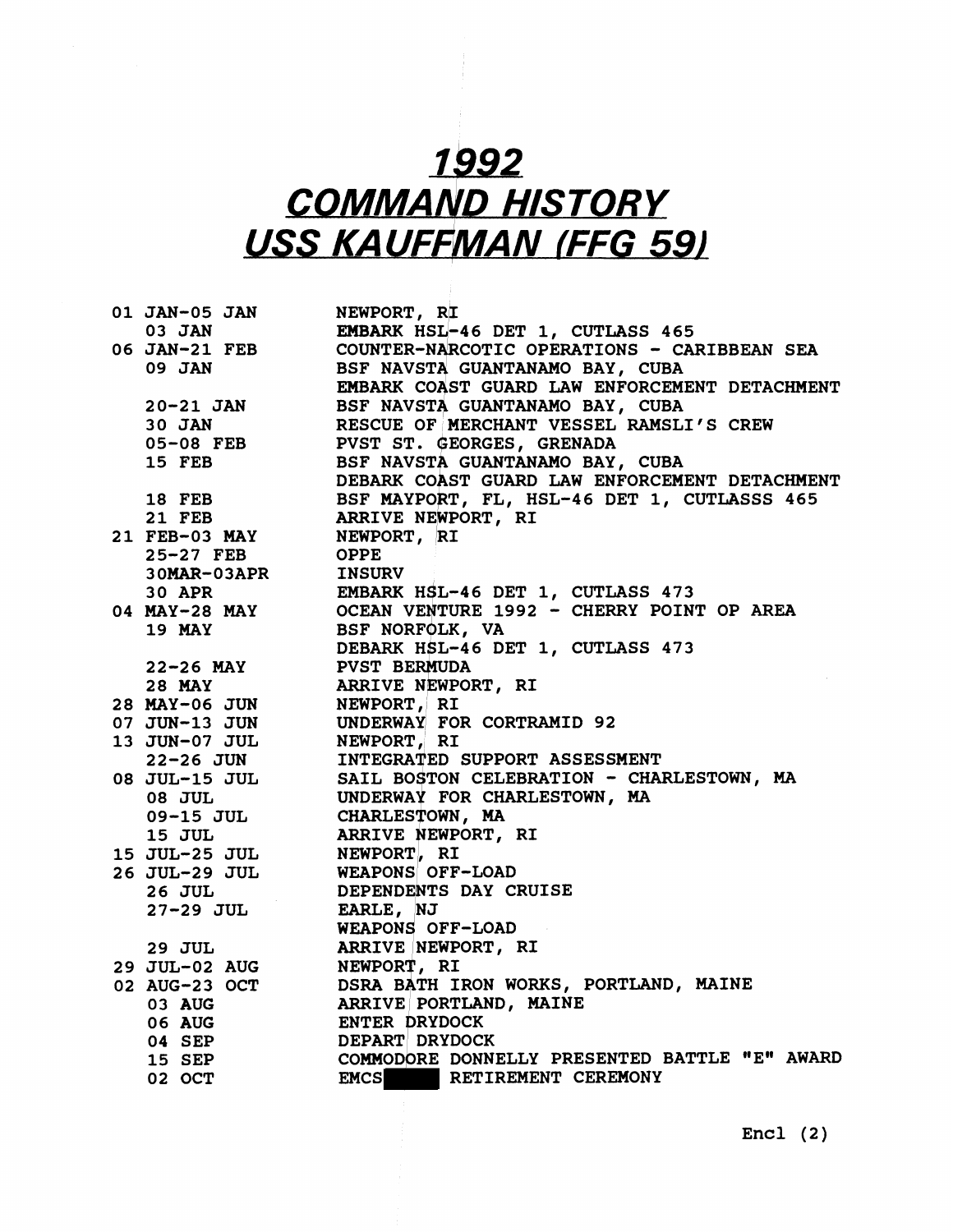| 21 OCT                        | UNDERWAY FOR SEA TRIALS                                      |
|-------------------------------|--------------------------------------------------------------|
|                               |                                                              |
|                               | 23 OCT UNDERWAY FOR NEWPORT, RI<br>24 OCT ARRIVE NEWPORT, RI |
| 24 OCT-06 NOV NEWPORT, RI     |                                                              |
| 04-06 NOV CSRR                |                                                              |
|                               | 05 NOV EN1 EN1 RETIREMENT CEREMONY                           |
| 06 NOV-10 NOV WEAPONS ON-LOAD |                                                              |
|                               | 06 NOV UNDERWAY FOR EARLE, NJ                                |
|                               | 09 NOV ARRIVE EARLE, NJ                                      |
|                               | 10 NOV DEPART EARLE, NJ                                      |
|                               | 10 NOV ARRIVE NEWPORT, RI                                    |
| 10 NOV-15 NOV NEWPORT, RI     |                                                              |
|                               | 13 NOV EMBARK HSL-46 DET 1, CUTLASS 460 AND 466              |
| 16 NOV-10 DEC COMPTUEX 2-93   |                                                              |
| 18-22 NOV ASWPT               |                                                              |
|                               | 23 NOV <b>NAVAL GUNFIRE SUPPORT EXERCISE</b>                 |
|                               | 24 NOV MISSILE EXERCISE                                      |
|                               | 25-27 NOV PORT VISIT ST. JOHN'S ANTIGUA                      |
| 03 DEC                        | <b>TORPEDO EXERCISE</b>                                      |
| 09 DEC                        | DEBARK HSL-46 DET 1, CUTLASS 460 AND 466                     |
|                               | 10 DEC ARRIVE NEWPORT, RI                                    |
| 10 DEC-31 DEC NEWPORT, RI     |                                                              |
| 18 DEC                        | CHANGE OF COMMAND (CDR DEPPE RELIEVES CDR<br><b>CHAPMAN)</b> |

 $\bar{z}$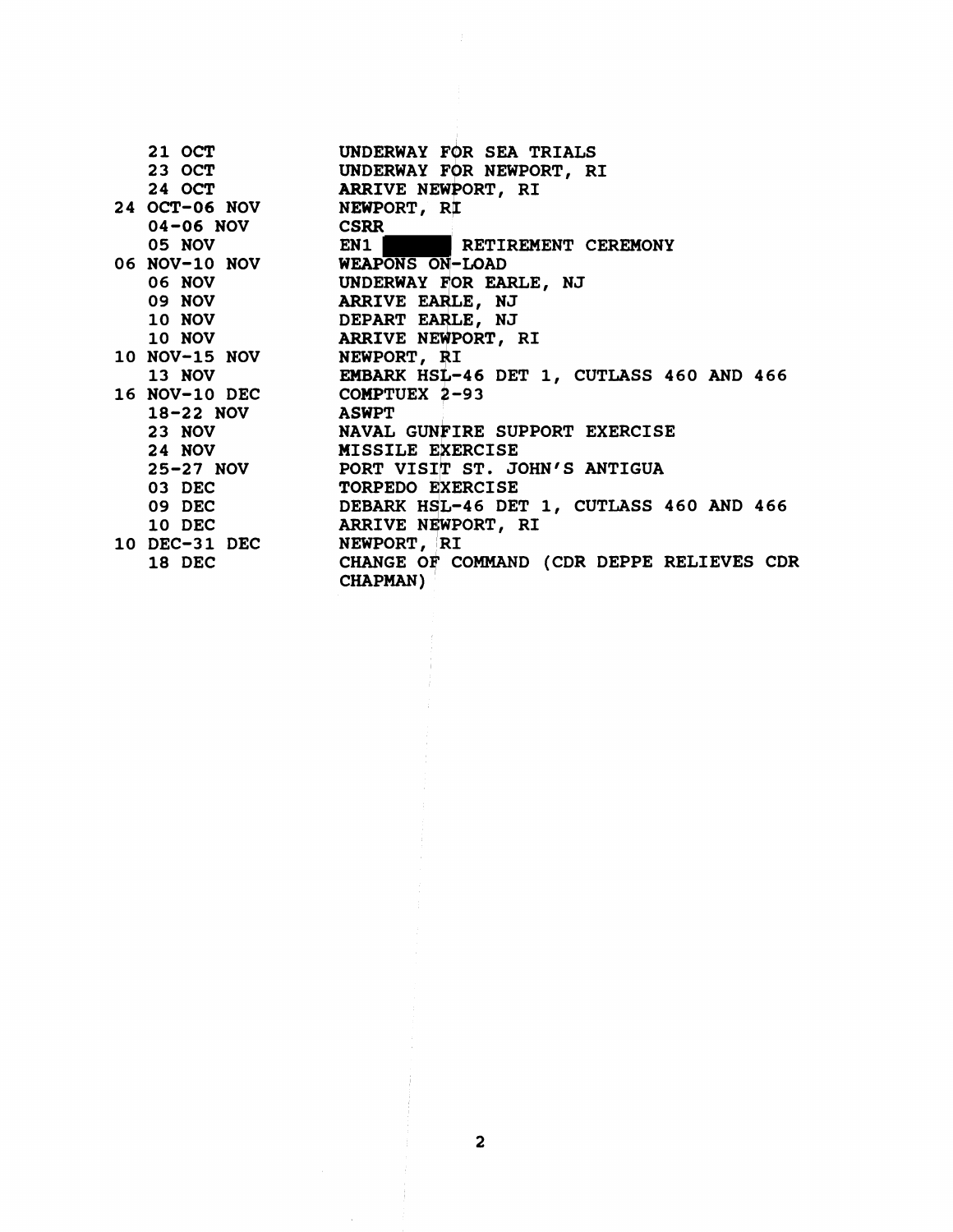#### **USS KAUFFMAN fFFG 5911** - **1992 A YEAR IN REVIEW**

The USS KAUFFMAN (FFG 59) commanded by Commander James H. Chapman, Jr. began 1992 by spending the period January 6th<br>through February 21st underway in the Caribbean. The Battle "E" through February 21st underway in the Caribbean. winning frigate rendered assistance to two vessels during the<br>cruise. The first instance involved a vessel that had lost **propulsion; KAUFFMAN assisted by towing the vessel over 250 miles to port in Guantanamo Bay, Cuba. The second occurred when the 237 foot coastal freighter RAMSLI was in danger of sinking after its cargo of cement had shifted. KAUFFMAN arrived on-scene just in time to launch her small boat and rescue the crew of eight, four pet monkeys and a dog before the vessel sank in nearly 2000 feet of water. In addition, US KAUFFMAN represented the United**  States during Grenada Independence Day celebrations while inport St. George's, Grenada. KAUFFMAN crewmembers participated in a reet of water. In addition, USS KAUFFMAN represented the Unite<br>States during Grenada Independence Day celebrations while inpor<br>St. George's, Grenada. KAUFFMAN crewmembers participated in a<br>parade and several civic projects parade and several civic projects, and the ship hosted a state Governor General, Prime Minister and Police Commissioner of **Grenada. N** cre<br>ts, a<br>nder,<br>r and

Upon return to homeport, KAUFFMAN successfully completed a short-notice Operational Propulsion Plant Examination on February<br>25th. The examination evaluated the readiness and effectiveness The examination evaluated the readiness and effectiveness of the ship's engineering equipment and personnel. Following the **examination, KAUFFMAN continued her preparations for the upcoming Board of Inspection and Survey khich conducted an all encompassing material inspectioh of ship's equipment and systems from March 30th through April 3rd. Many months of hard work and preparation were rewarded as KAUFFMAN received high marks from the board.** 

**KAUFFMAN next participated in OCEAN VENTURE 92, the largest joint operation since Operation Desert Storm, involving more than 30,000 personnel from the Navy, Marine Corps, Army, Air Force and**  Coast Guard. The exercise, conducted off the coast of North Carolina, was designed to demonstrate the abilities of the various service branches to operate jointly. KAUFFMAN found **herself involved in operations kimilar to those during deployment**  to the Persian Gulf in 1991, including providing surface surveillance and maritime interdiction operations. KAUFFMAN capped off Ocean Venture 92 with a stop in Norfolk, VA where she **embarked four NROTC Midshipmen for summer training. The Midshipmen arrived just in time to enjoy KAUFFMANfs next port visit in Bermuda from May 22nd through May 26th.** 

**After a week in Newport, KAUFFMAN found herself involved in**  CORTRAMID 92 from June 7th through June 13th. This underway **period involved embarking groups of Midshipmen for overnight**  stays onboard. The purpose was to provide tomorrow's officers **with a brief look at surface shlip operations.** 

**Encl (6)**